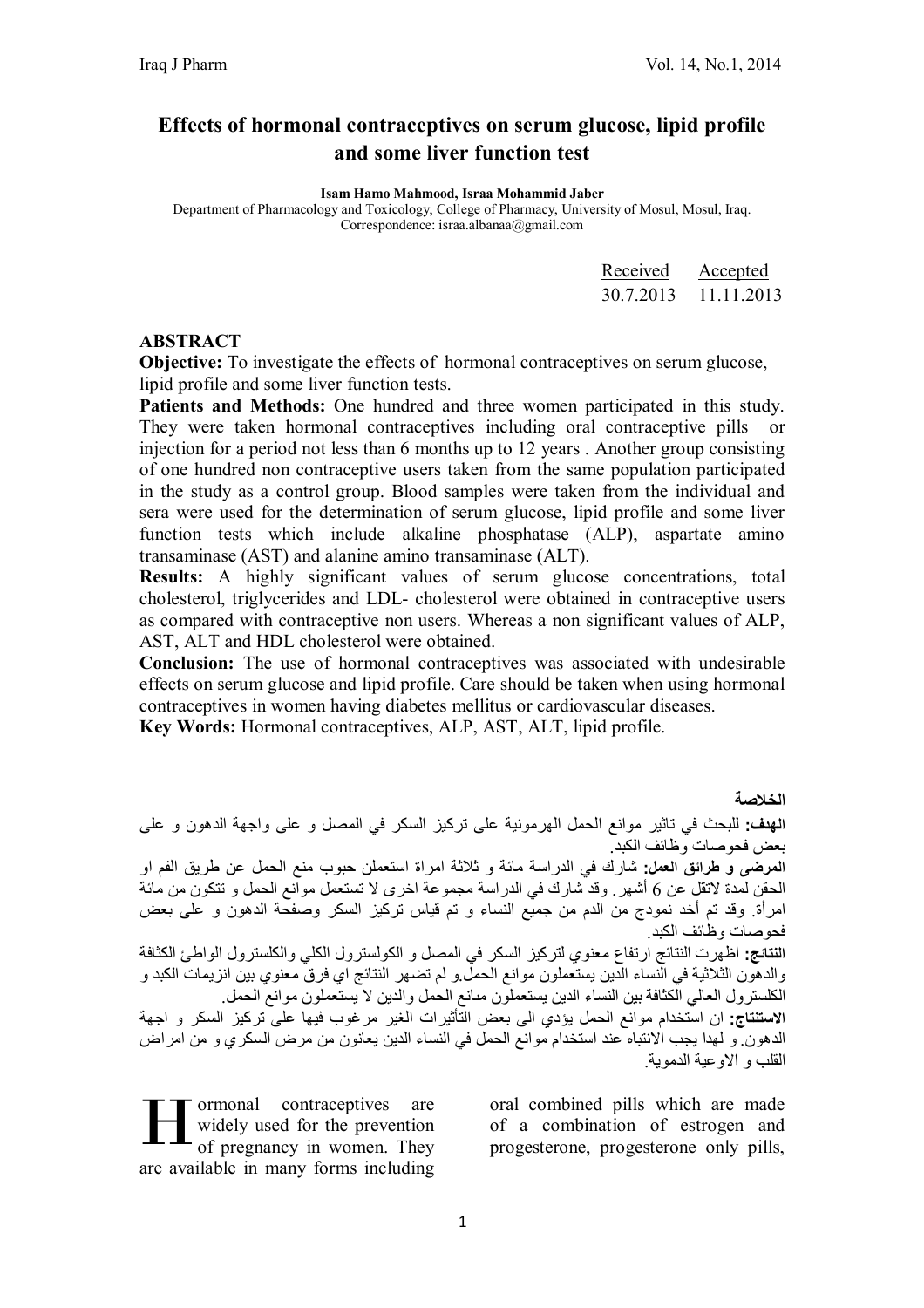progesterone only injection or implant and progesterone intrauterine system<sup>1</sup>.

Unlike other commonly prescribed drugs, oral contraceptives pills are taken by healthy women for long period of time<sup>2</sup>. Oral combined contraceptive pills contain one of 2 synthetic estrogens (Mestranol or ethyl estradiol) and one of the following semisynthetic progestogens (norethindrone, norethynodrel, levonorgestrel, ethynodioldiacetate, desogestrel, norgestimate, gestodene)<sup>3</sup>. The combination of estrogen and progestogens exert their contraceptive effect largely through selective inhibition of pituitary function that results in inhibition of ovulation<sup>4</sup>.

Regarding progestogen only injection, 2 preparations are available for long term use, including medroxyprogesterone acetate 150 mg given every 3 months and norethisteroneoenathate 200 mg given every 2 months<sup>1</sup>. The contraceptive action of progestogen injection occurs primarily at the level of the pituitary and the hypothalamus. As with oral combined contraceptives, medroxyprogesteroneacetate interrupts the usual hormonal messages sent from the brain to the ovary that lead to ovulation. Specifically, it prevents the mid cycle surge of LH, which is necessary for ovulation<sup>5</sup>.

Long term use of hormonal contraceptives was associated with some adverse metabolic effects including effects on serum glucose وbody weight, BP, liver enzymes, and lipid profile. Review of literature showed different results.Al-chalabi and Al-sulevany<sup>6</sup> reported that there was a significant effect of oral contraceptives on serum triglycerides, total cholesterol, LDL and VLDL levels.In contrast, Skoubyet al.<sup>7</sup> showed no effect on plasma triglycerides and decreasing effects on total cholesterol.

The present study aimed to investigate the effects of oral contraceptive and injectable hormonalcontraceptives on body weight, serum glucose concentrations and lipid profile.

# **Patients and Methods**

One hundred and three women participated in this study. They were taken hormonal contraceptives (contraceptive users) including oral contraceptive pills (microgynon which contains levonorgestrel 0.15 mg +ethinyl estradiol 0.03 mg) or injection (depoprovera which contains medroxyprogesterone 150 mg) for a period not less than 6 months up to 12 years. Another group consisting of one hundred non contraceptive users taken from the same population participated in the study as a control group. Inclusion criteria involved apparently healthy women taking microgynon (which contains levonorgestrel 0.15 mg +ethinyl estradiol 0.03 mg) or depoprovera (which contains medroxyprogesteron 150 mg), free from chronic diseases such as diabetes hyperlipidemia and hypertension, not taking any medications which affect the outcome of the research.

Blood samples were withdrawn from each contraceptive and non contraceptive user. The separated sera were used for the determination of serum glucose, lipid profile and liver enzyme activities. Serum glucose was measured by glucose-oxidaseperoxidase spectrophotometric method by using a kit supplied by BIOCON (Germany).Serum triglycerides concentration was measured by enzymatic method using a kit supplied from BIOCON (Germany). Serum total cholesterol concentration and serum HDL concentration were determined by using kits provided from BIOCON (Germany). Serum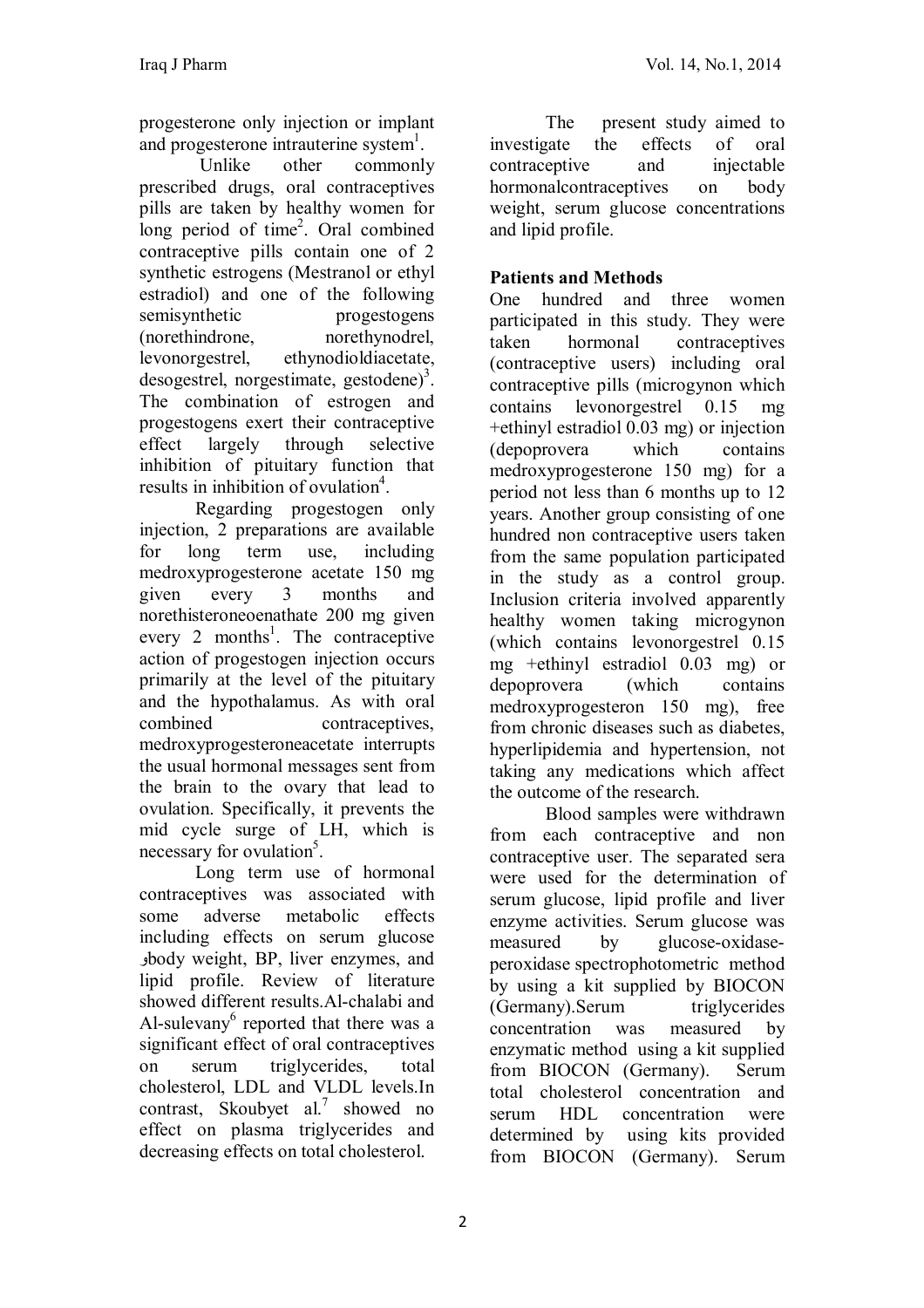LDL concentration was calculated by Friedewaldequation8.

Determination of alkaline phosphatase activity (ALP)in serum was done by using a kit supplied by BIOMERIEUX laboratory reagents, Marcy L'Eoile, France.Alanine Amino Transaminase (ALT) and Aspartate Amino Transaminase (AST) activities were determined by using spectophotometeric test using a kit CTM, TECH medical company (UK). Body mass index (BMI) was calculated as the weight in kilograms divided by the squared height in meters (kg/m2). The effects of drugs on the measured parameters were determined by comparing the results obtained from contraceptive users and users.

**Statistical Methods:** Comparison between the parameters of the contraceptive users and non users was done by using Z-test. Level of significance is  $\leq 0.05$ .

#### **Results**

Table 1 shows contraceptive users and non users characteristics. The 2 groups were matched regarding age and Body Mass Index (BMI) as evident by a non significant difference between the 2 groups.

Table 2 shows the comparison between the measured parameters of the 2 groups. Highly significant values of Fasting Blood Sugar (FBS), total cholesterol, triglycerides and Light Density Lipoprotein(LDL- cholesterol) were obtained in contraceptive users as compared with contraceptive non users. Whereas a non significant values of ALP, AST, ALT and HDL cholesterol were obtained.

| Parameter      | Non              | Contraceptive    | P-value   |
|----------------|------------------|------------------|-----------|
|                | contraceptives   | users            |           |
|                | users $(N=100)$  | $(N=103)$        |           |
|                |                  |                  |           |
| Age (year)     | $31.9 \pm 7.71$  | $31.98 \pm 5.68$ | <b>NS</b> |
|                |                  |                  |           |
| BMI $(k/m^2)$  | $25.31 \pm 5.32$ | $26.09 \pm 5.79$ | <b>NS</b> |
|                |                  |                  |           |
| of<br>Duration |                  | $2.96 \pm 2.2$   |           |
| the<br>using   |                  |                  |           |
| contraceptives |                  |                  |           |
| (Year)         |                  |                  |           |
|                |                  |                  |           |
|                |                  |                  |           |

Table 1. Contraceptive users and non users characteristics (Mean + SD).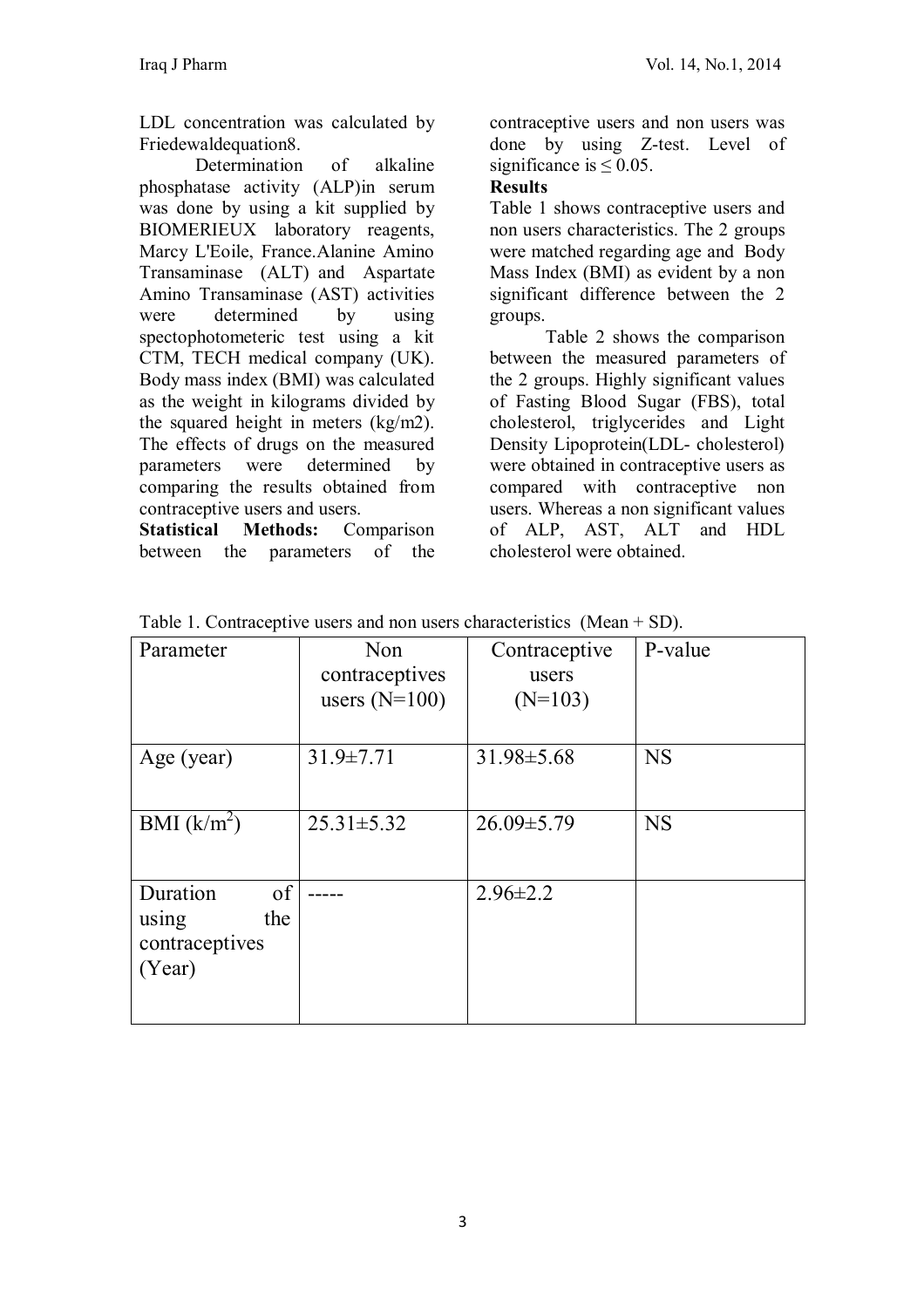| Parameter                | Contraceptive<br>non users<br>$N = 100$ | Contraceptive<br>users $N=103$ | P-value       |
|--------------------------|-----------------------------------------|--------------------------------|---------------|
| $FBS$ (mmol/L)           | $3.89 \pm 0.74$                         | $5.0 \pm 0.72$                 | $\geq 0.0001$ |
| ALP(U/L)                 | $50.51 \pm 15.66$                       | $53.91 \pm 18.26$              | <b>NS</b>     |
| AST (U/L)                | $8.24 \pm 2.62$                         | $8.42 \pm 3.11$                | <b>NS</b>     |
| ALT (U/L)                | $9.73 \pm 3.53$                         | $10.44\pm3.95$                 | <b>NS</b>     |
| <b>Total Cholesterol</b> | $4.4 \pm 0.6$                           | $5.2 \pm 1.51$                 | $\geq 0.0001$ |
| (mmol/L)                 |                                         |                                |               |
| Triglycerides            | $1.2 \pm 0.41$                          | $1.63 \pm 0.81$                | > 0.001       |
| (mmol/L)                 |                                         |                                |               |
| HDL-cholesterol          | $1.1 \pm 0.35$                          | $1.15 \pm 0.29$                | <b>NS</b>     |
| (mmol/L)                 |                                         |                                |               |
| LDL-                     | $2.77 \pm 0.69$                         | $3.31 \pm 1.36$                | $\geq 0.01$   |
| cholesterol(mmol/L)      |                                         |                                |               |

Table 2. Comparison between the measured parameters of the contraceptive users and non-users (Mean+SD).

### **Discussion**

Since the introduction of oral contraceptives in the early 1960s, repeated attention has been focused on possible harmful side effects. Also the putative association between oral contraceptive use and risk factors for heart disease, for example, blood pressure and serum lipids have been subject of many investigations. The results of these studies, however, have been equivocal. Thus the present study was undertaken to evaluate the effects of contraceptives on serum glucose, lipid profile and some liver function tests in number of women using hormonal contraceptives and compared with a number of women who did not use hormonal contraceptives.

The present study revealed a highly significant elevation of serum glucose concentrations in contraceptive user's individuals as compared with contraceptive non user's individuals indicating an effect of hormonal contraceptives on the metabolism of glucose.

Review of literature showed different results regarding the effects of hormonal contraceptives on serum glucose concentrations.Simon et al.9 reported that in comparison between oral contraceptive users and non users, fasting serum glucose was not significantly different. Likewise Reismanet al.10 reported the same results. Other studies 11,12reported higher concentrations of glucose concentrations in contraceptive users as compared with contraceptive non users which were in agreement with the present study.

Regarding lipid profile, the present study reported a significant increase in total-cholesterol, triglyceride and LDL-cholesterol and a non significant change in HDLcholesterol in the contraceptive users as compared with the contraceptive non users. These results were in agreement with the results reported by other researchers. Al-chalabi and Alsulevany6 reported a significant effect of oral contraceptive on serum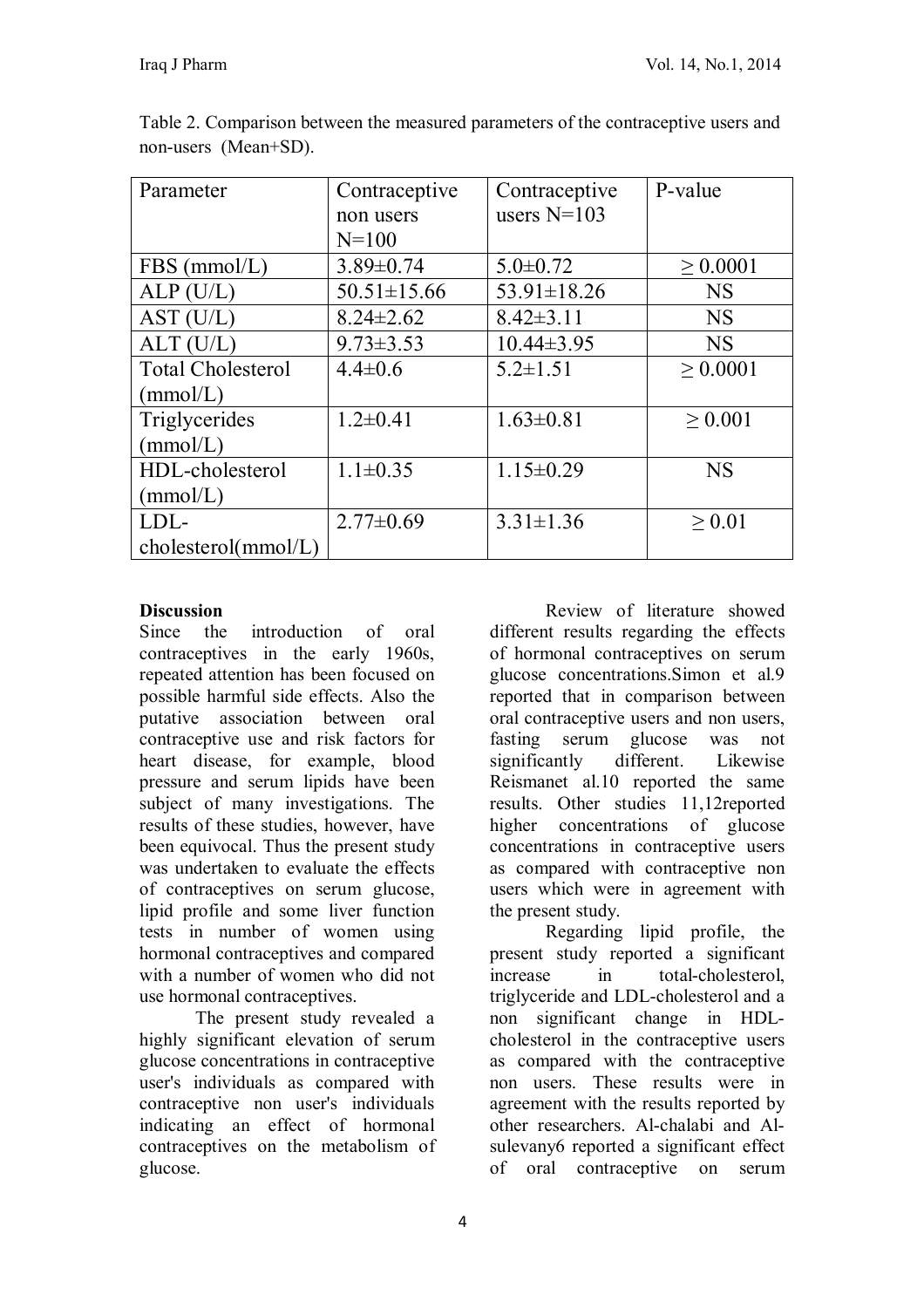triglycerides, total-cholesterol, LDLcholesterol and VLDL-cholesterol levels while no significant effect on serum HDL-cholesterol. Plasma triglycerides level was significantly higher in women taking oral contraceptive pills compared with non users13. Another study reported thatserum LDL-cholesterol was significantly higher in the oral contraceptive users thannon-users14.

Data obtained in this study showed non significant differences between liver enzyme activities of the contraceptive users and non users. Review of literature cleared that the effect of hormonal contraceptives on liver enzyme activities were controversial. Tagyet al.15 and Schiele et al.16 reported anon significant effects of hormonal contraceptives on liver enzyme activities which were in agreement with our results. In contrast, other studies 17,18 reported a reduction in liver enzyme activities.

Conclusion: The use of hormonal contraceptives was associated with undesirable effects on serum glucose and lipid profile. Care should be taken when using hormonal contraceptives in women having diabetes mellitus or cardiovascular diseases.

### **References**

**1-** Miller WF, Hanretty KP, Callander R, Ramsden I. Hormonal contraceptives In: Obstetrics Illustrated. 5th edition, Churchill Livingstone, London 1997:400-415.

**2-** Miller KE. Oral contraceptives are safe and effective. FertilStewril 1999; 71:S1-S6.

**3-** Carr BR, Bradshow KD. Disorders of the ovary and female reproductive tract. In: Harrison's Principles of Internal Medicine.14th edition, McGraw-Hill, New York 1998: 2097- 2115.

**4-** Chrousos GP, Zoumakis E, Gravanis A. Gonadal Hormone. In:

Basic and Clinical Pharmacology. Katzing BG. 8th edition. McGraw-Hill, New York 2001: 679-710.

**5-** Mishell DR. Effect of 6-methyl-17 hydroxyprogesterone on urinary excretion of luteinizing hormone. Am J Obestet Gynecol 1976; 99: 86-90.

**6-** Al-chalabiSD, Al-sulevany BK. The effect of contraceptive pills on plasma lipids and blood pressure. Ann Coll Med Mosul 2002; 28: 69-73.

**7-** Skouby SO, Wagner HH, Andersen O. The short term effects of a low dose oral contraceptive on glucose metabolism, plasma lipids and blood clotting factors. Contraceptive 1983; 28: 489-499.

**8-** FriedwaldWT ,Levy RJ and Fredrickson DS 1972. Estimation of the concentration of LDL-C in plasma without use of the preparative<br>ultracentrifuge. Clin Chem 1972; Clin Chem  $1972$ ; 18:499-502

**9-** Simon D, Senan C, Garnier P, et al. Effects of oral contraceptives on carbohydrate and lipid metabolism in a healthy population. Am J Obstet Gynecol 1990;163:382-387.

**10-** Reisman H, Marein D, Gast MJ. Amulticenter randomized comparison of cycle control and laboratory findings with oral contraceptive agents containing 100 ug levonorgestrel with 20µg ethinylestradiol or triphasicnorethindrone with ethinylestradiol. Am J Obstet Gynecol 1999;18:54-52.

**11-** GodslandIF, Crook D, Devenport M,et al. Relationships between blood pressure, oral contraceptives use and metabolic risk markers for cardiovascular disease. Contraception 1995; 52: 143-149.

**12-** Spellacy WN, Tsibris JCM, Ellingson AB. Carbohydrate metabolic studies in women using a levonorgestrel/ethinylestradiol containing triphasic oral contracetive for eighteen months. Int J Gynecol Obstet 1991;35:69-71.